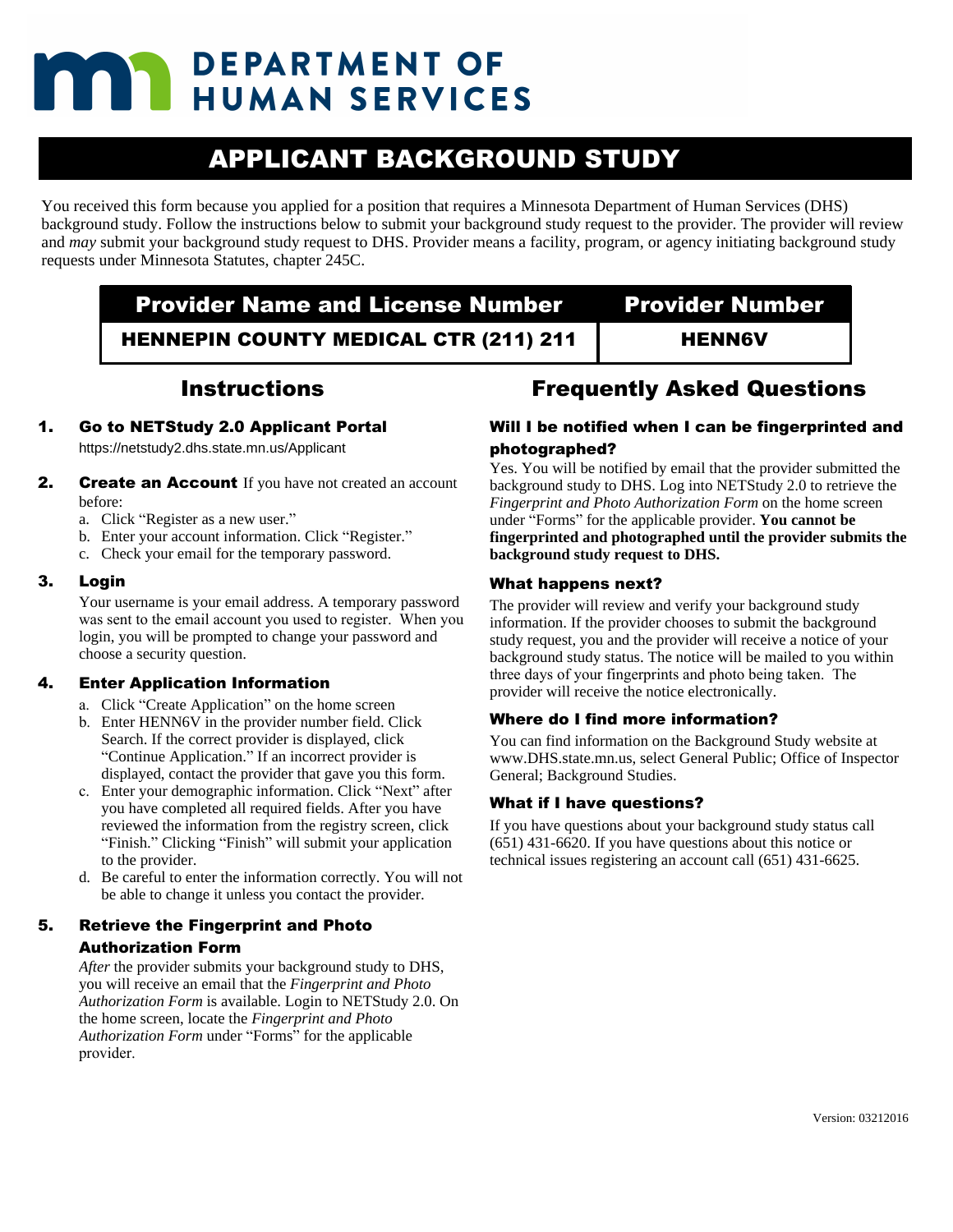# **THE DEPARTMENT OF HUMAN SERVICES**

## BACKGROUND STUDY NOTICE OF PRIVACY PRACTICES

Because the Department of Human Services (DHS) is asking you to provide private information, you have privacy rights under the Minnesota Government Data Practices Act. This law protects your privacy, but also allows DHS to give information about you to others when the law requires it. This notice describes how your private information may be used and disclosed, and how you may access your information.

#### Why is DHS asking me for my private information?

A background study from the Department of Human Services (DHS) is required for your job or position. The private information is needed to conduct the background study.

#### How will I be notified that a background study

#### was submitted on me?

DHS will mail you a notice within three working days after a request for a background study is submitted on you. The notice will contain the background study result or let you know that more time is needed to complete the background study. The notice will also identify the entity that submitted the background study request.

#### What information must I provide to complete the background study?

You are required to provide enough information to ensure an accurate and complete background study. This includes your:

- first, middle, and last name and all names you have ever been known by or used;
- § current home address, city, zip code, and state of residence;
- § previous home addresses, city, county, and states of residence for the last five years;
- § sex and date of birth;
- § driver's license or other identification number, and;
- fingerprints and a photograph.

#### How will the information that I give be used?

The information will be used to perform a background study that will include a check to determine whether you have any criminal records and/or have been found responsible for substantiated maltreatment of a vulnerable adult or child.

 Background study data is classified as "private data" and cannot be shared without your consent except as explained in this notice.

#### What may happen if I provide the information?

You could be disqualified from positions that require a DHS background study if you are found to have committed certain crimes, been determined responsible for maltreatment of a vulnerable adult or child, or have other records that require a disqualification. If you do not have a disqualifying record, you will be cleared to work.

#### What if I refuse to provide the information?

You will be disqualified if you refuse to provide information to complete an accurate background study. You will not be able to work in a position that requires a DHS background study.

#### Who will DHS give my information to?

DHS will only share information about you as needed and as allowed or required by law. The identifying information you provide will be shared with the Minnesota Bureau of Criminal Apprehension and in some cases the Federal Bureau of Investigation (FBI). If there is reasonable cause to believe that other agencies may have information related to a disqualification, your identifying information may also be shared with:

- county attorneys, sheriffs, and agencies;
- § courts and juvenile courts;
- § local police;
- § the Office of the Attorney General, and;
- § agencies with criminal record information systems in other states.

#### What information will DHS share with the entity that requested my background study?

The entity that requested the background study will be notified of your background study determination.

If you are disqualified, the entity will not be told the reason unless you were disqualified for refusing to cooperate with the background study or for substantiated maltreatment of a minor or vulnerable adult.

#### What other entities might DHS share information with?

Information about your Background study may be shared with:

- the Minnesota Department of Health;
- the Minnesota Department of Corrections;
- the Office of the Attorney General, and;
- health-related licensing boards.